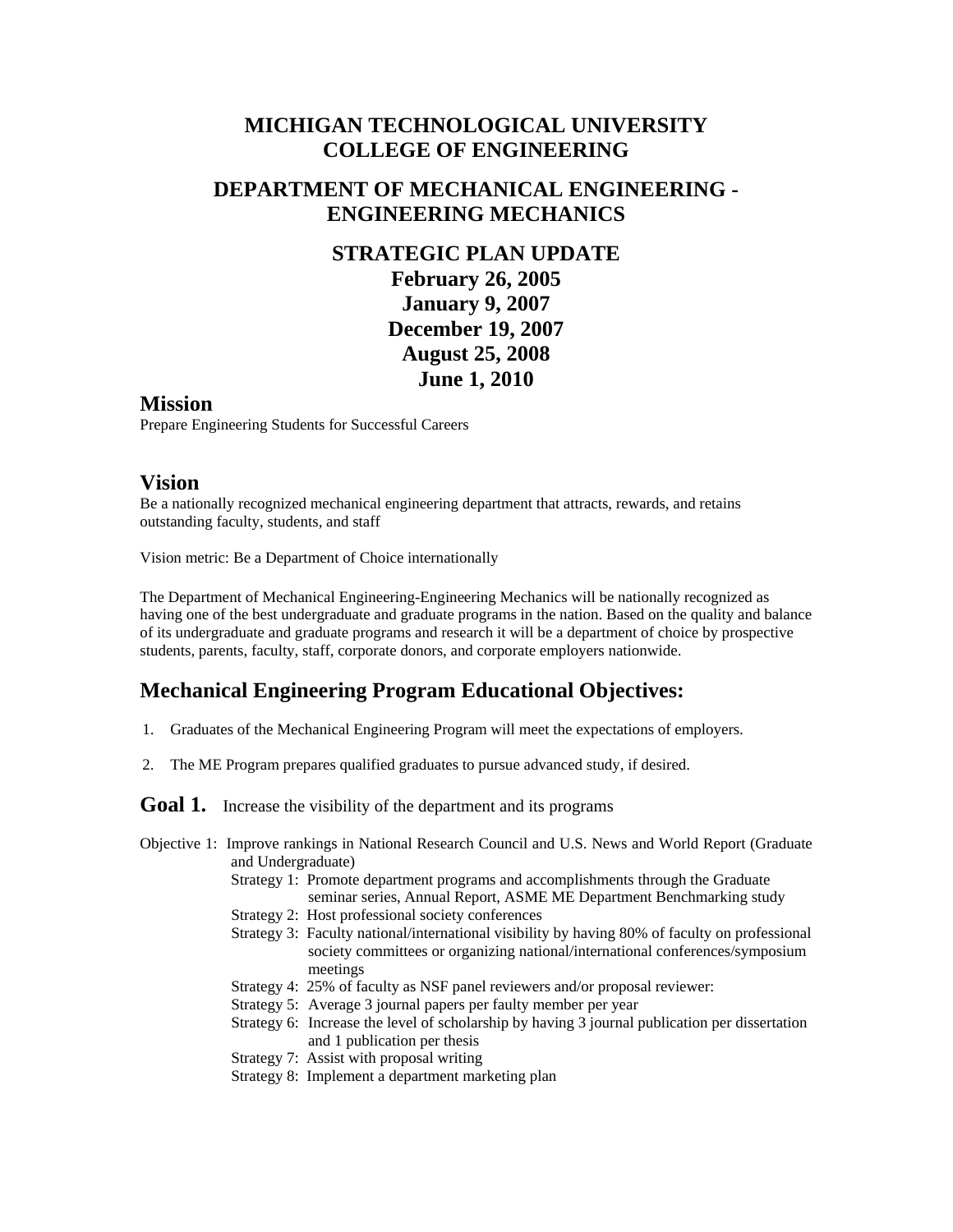Objective 2: Improve recognition for faculty, staff, students, and alumni:

- Strategy 1: Engage Honors and Awards Committee (members fellow, other national award winners
- Strategy 2: Use the Drake Model for securing endowed professors/chairs
- Strategy 3: Provide quality recommendations for staff awards
- Strategy 4: Incentivize submission of fellowships/scholarships with internal funding per proposal (\$150), GRA, GA
- Strategy 5: GTA support of PhD students beyond the first year requires development of fellowship/scholarship proposal to federal or other agencies, such as, DoD, NASA, NSF
- Strategy 6: Solicit nominees from faculty and staff
- Strategy 7: Submit 4 PCA nominees per year
- Strategy 8: Submit one nominee to the University Award Selection committee per year
- Strategy 9: Nominate 6 Academy nominees every 2 years
- Goal 2. Attract and retain high quality and diverse faculty, staff, and students.

Objective 1: Reduce student to faculty ratio

- Strategy 1: Increase number of tenure track faculty
- Strategy 2: Reduce undergraduate enrollment through higher admission standards
- Strategy 3: Combination of the above
- Objective 2: Make faculty salaries competitive Strategy 1: Benchmark salaries against other top fifty programs

Objective 3: Attract and retain high quality staff

- Strategy 1: Make staff salaries competitive benchmark staff salaries with those of peer universities
- Strategy 2: Provide professional development for staff
	- a. Work with HR to provide professional development for one staff member per year
	- b. Survey staff for development needs
- Objective 4: Continue to improve the quality of recruited faculty
	- Strategy 1: Aggressively pursue top quality faculty candidates
	- Strategy 2: Start up packages competitive with benchmark universities, get the University to provide adequate support
	- Strategy 3: Continue to secure named professorships for new untenured faculty
	- Strategy 4: Review recruitment procedures
	- Strategy 5: Provide continued professional development opportunities for faculty, e.g., release time., travel funds, etc
	- Strategy 6: Secure 20% of the SHFI hires and suggest new focus areas for SHFI

Objective 5: Improve retention of faculty

Strategy 1: Provide quality mentoring and regular feedback on progress

Objective 6: Improve diversity

- Strategy 1: Insure diversity is a criterion during recruitment of faculty and students.
- Strategy 2: Assess the environment for minority and female faculty.
- Strategy 3: Recruit minority and female students from the Summer Programs
- Strategy 3: Recruit minority and female students from the Summer Programs Strategy 4: Design marketing materials to attract minorities and female graduate students.
- Strategy 5: Seek resources to recruit quality domestic graduate students

Objective 7: Continue to improve the quality of graduate students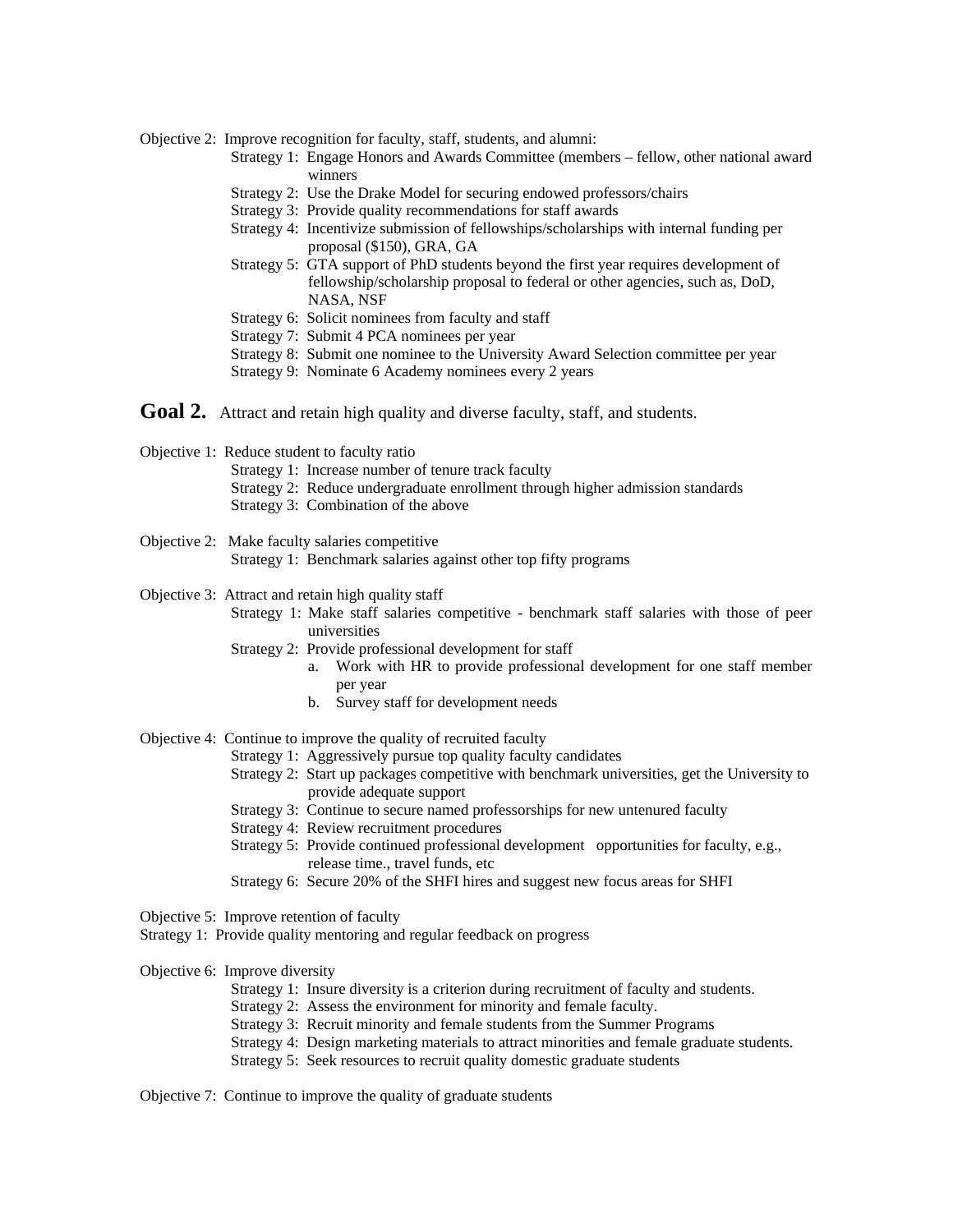- Strategy 1: Require PhD GRE of all applicants or within the first semester for MTU students for NSF Graduate fellowships
- Goal 3. Grow department resources.
- Objective 1: Increase department funding
	- Strategy 1: Execute Phase II of MEEM Building for the Future Campaign Endowing Excellence
	- Strategy 2: Increase the number of major gift officers assigned to MEEM Campaign
	- Strategy 3: Expand alumni and friends interaction via full-time major gifts officer and chair trips
	- Strategy 4: Increase research overhead
- Strategy 1: Form a committee to prepare plans for the design of the new building Objective 2: Increase space for research and education Strategy 2: Secure the  $11<sup>th</sup>$  floor
- Goal 4. Strengthen the department's educational program
- Objective 1: Develop curricular innovations
	- Strategy 1: Seek funding from government and industrial agencies Strategy 2: Maintain department support of proposals
- Objective 2: Infuse entrepreneurship into the undergraduate and graduate curricula
	- Strategy 1: Modify existing undergraduate courses at first year through senior year Strategy 2: Introduce minors in entrepreneurship
	- Strategy 2: Introduce minors in entrepreneurship

Objective 3: Honors program for undergraduates

- Strategy 1: Honors section of all our required courses
- Objective 4: Produce leaders
	- Strategy 1: Increase participation in study abroad, co-op, and undergraduate research programs.
	- Strategy 2: Create research certificate/minor
	- Strategy 3: Develop a Peace Corps ME Master International Program
- Objective 5: Safety program
	- Strategy 1: Housekeeping continual
	- Strategy 2: Safety audits of all labs on a 2 year cycle

Goal 5. Achieve international leadership positions in all of the department's strategic research thrust areas

Objective 1: Secure National Centers

- Strategy 1: Secure 8 endowed faculty chairs/professorships
- Groups Strategy 2: Continue to create university centers/institutes in each of the Research

Objective 2: Have a visible role in shaping national, large research concept development

- Strategy 1: Identify matches between suitable research organization committees and existing faculty
- Strategy 2: Help "matched faculty" pursue positions and participate (release time, travel, etc.)